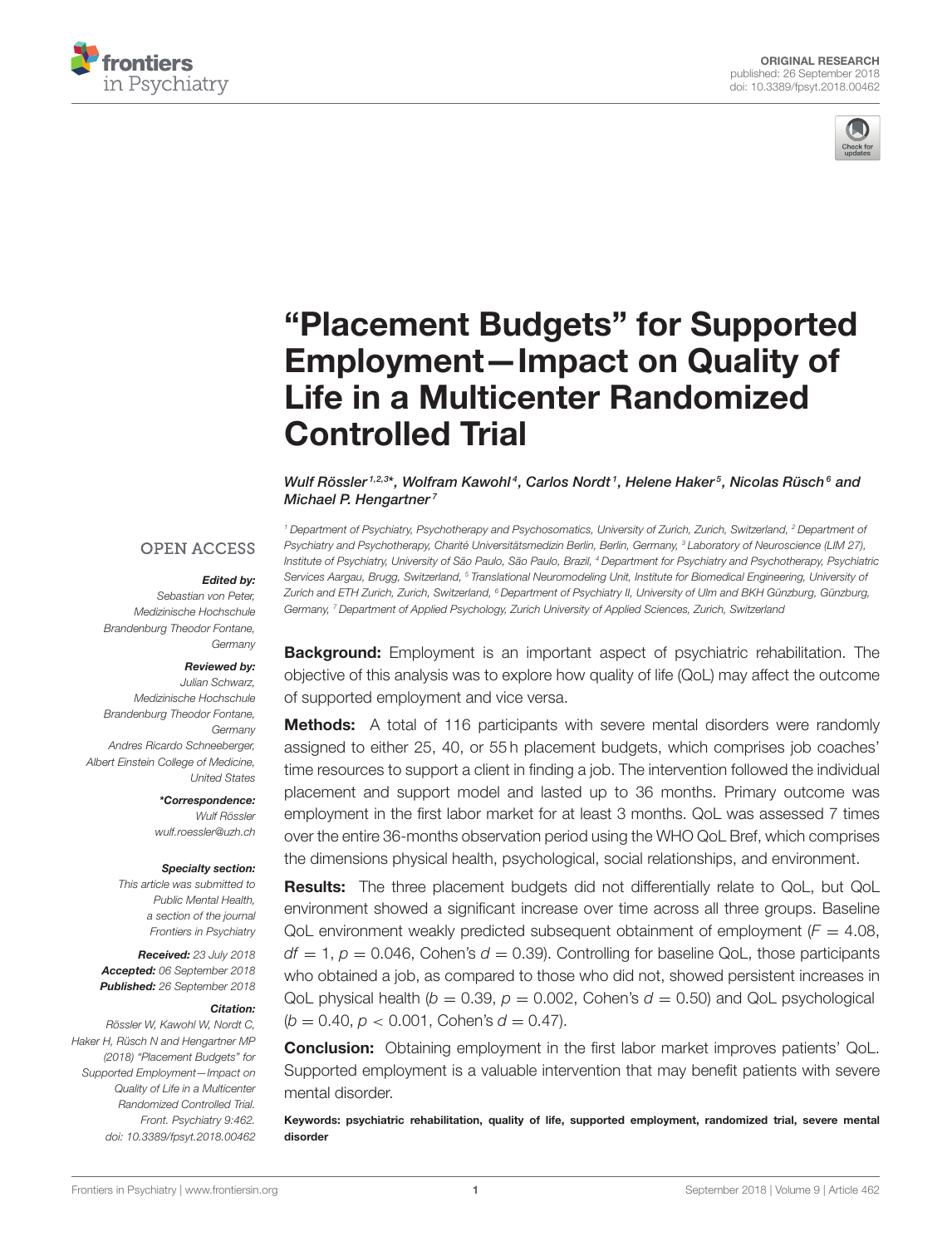# INTRODUCTION

Psychiatric rehabilitation aims to help persons with serious and persistent mental disorders to live a normal life in the community with the least amount of professional support [\(1\)](#page-5-0). As the majority of mental disorders begins during adolescence, early or middle adulthood [\(2\)](#page-5-1), a work career is regularly a central part of the life plans of those people affected. But unfortunately unemployment is widespread among persons with severe mental illness. In Western industrialized countries, unemployment rates between 60 and 90% were published, e.g., for treatment-seeking people with psychotic disorders [\(3,](#page-5-2) [4\)](#page-5-3). In people with major depression unemployment rates appear to be lower [\(5,](#page-5-4) [6\)](#page-5-5), but presenteeism (working while being ill) and absenteeism (missing at work due to illness) are common [\(7,](#page-6-0) [8\)](#page-6-1). Worldwide the unemployment gap between persons with mental disorders and unaffected persons between the mid-1990s and the mid- to late 2000s has even increased [\(9\)](#page-6-2).

In Switzerland, around 30% of the working-age population with a moderate or severe mental disorder was unemployed in 2007, which is the lowest unemployment rate among all OECD countries [\(10\)](#page-6-3). Treatment-seeking people with chronic mental disorders of course have much higher unemployment rates and are more likely to be out of the labor force. Consequently, sickness and disability benefit spending is high in Switzerland, and by 2012, mental disorders accounted for about 37% of all disability benefits [\(10\)](#page-6-3).

Therefore, vocational rehabilitation has been a core element of psychiatric rehabilitation since its beginning [\(1\)](#page-5-0). Vocational rehabilitation is based on the assumption that work does not only improve activity, but also structures the day, constitutes social contacts, provides social support as well as it increases self-esteem, and finally is a step away from dependency. All these elements are incorporated in the concept of quality of life (QoL) in persons with mental disorders [\(11,](#page-6-4) [12\)](#page-6-5). Currently, the most promising vocational rehabilitation model is supported employment (SE) [\(1,](#page-5-0) [13\)](#page-6-6). The "Individual Placement and Support model" (IPS), as conceptualized by Becker and Drake [\(14\)](#page-6-7), is a cornerstone of SE and helps persons with serious and persistent mental disorders to find competitive employment according to their choices as soon as possible and receive all support needed to maintain their position. Participation in SE programs is followed by an increase in the ability to find and keep employment [\(15,](#page-6-8) [16\)](#page-6-9). Links were also found between job tenure and non-vocational outcomes, such as improved self-esteem, social integration, and relationships. With respect to competitive employment, the benefit of IPS compared to traditional vocational rehabilitation was confirmed in two recent meta-analyses [\(13,](#page-6-6) [17\)](#page-6-10). Here we want to expand this literature by focusing on associations between competitive employment and QoL.

Although findings regarding SE are encouraging, some critical issues remain to be answered. In the original IPS model, support provided to find and keep employment is continued indefinitely. However, one of the major barriers for introducing SE in standard care in European countries is the unlimited provision of SE, which does not comply with health and social service legislation in many European countries [\(18\)](#page-6-11). Since the main principle of IPS is "place first, then train," one could argue that constraints on the time budget for selection of a job could impose stress on the participant. This, in turn, could have a negative impact on QoL, which is why it is important to explore how different placement budgets relate to QoL. Another issue that we wanted to address is whether obtaining competitive employment within SE translates into improved QoL. In our multicenter RCT we therefore tested the impact of different "placement budgets," i.e., a pre-defined time budget with a maximum number of hours of help provided for job search (25, 40, or 55 h) on the QoL of the participants in this trial.

In the present work, we addressed the following three research questions: (i), do different placement budgets have an effect on QoL, (ii), do baseline QoL scores have an effect on the probability of obtaining a competitive employment, and (iii), has obtaining a competitive employment an effect on subsequent QoL scores?

### METHODS

### Participants and Procedure

Participants were recruited from six outpatient clinics in the canton of Zurich, Switzerland, between June 2010 and May 2011. Participants were enrolled by six different job coaches, which subsequently also provided support for the search of a job in the first labor market. Inclusion criteria were current treatment in one of the six participating psychiatric outpatient clinics, at least 1 year of unemployment, no participation in a vocational integration programme during the last 3 months, being of working age (i.e., 18–60 years), a desire to obtain competitive employment in first job market, being willing, and capable of giving informed consent, and resident of the canton of Zurich. Exclusion criteria were severe organic illness und insufficient knowledge of German language. All participants provided written informed consent. The CONSORT flow chart is shown in **[Figure 1](#page-2-0)**. Altogether  $n = 116$  participants started the intervention and were included in our intent-to-treat analysis.

The Psychiatric University Hospital has its own organizational unit for SE. This unit has developed a formal application process for potential coaches, which includes the formal job requirements as well as the personal skills needed for job coaches. Job coaches were trained in the IPS model and had weekly meetings with supervision at the above mentioned Supported Employment Unit of the Psychiatric University Hospital of Zurich. The specific intervention chosen for this trial is the Individual Placement and Support (IPS) model [\(14,](#page-6-7) [19\)](#page-6-12). The job coaches supported the clients for up to 2 years, or until the placement budget had run out for those who failed to find competitive employment.

For the present trial a web based software programme was tailored with a schedule tool for job coaches that automatically computed their remaining placement budgets. In accordance with the IPS model, the job coaches assisted the participants in the following two tasks. First, placement (engagement, assessment, and to find a job that matches a client's skills and interests); and second, support (help to maintain competitive employment). The time-restriction applied to assistance for job search only. That is, independent of the assignment to different placement budgets, all participants received unlimited support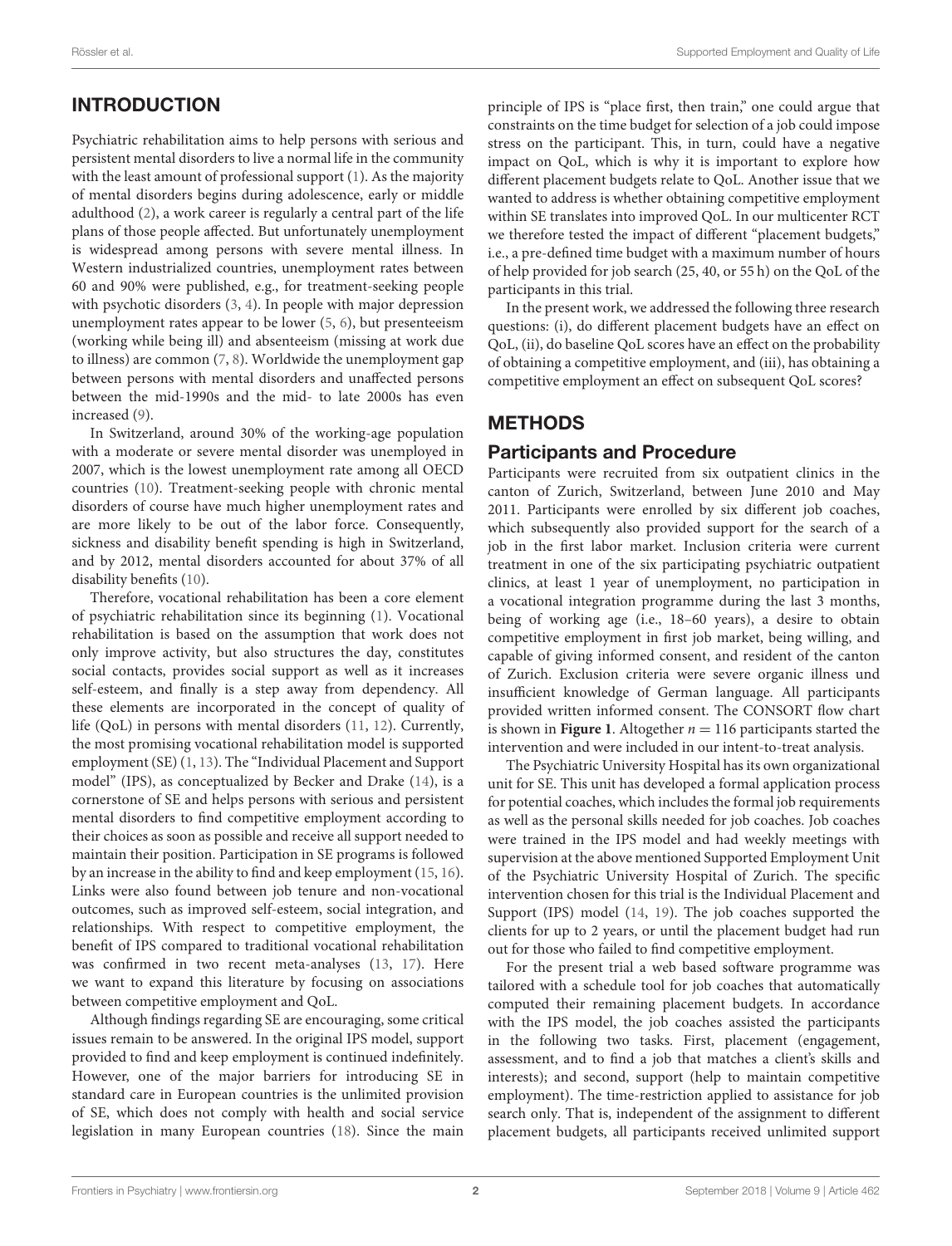

<span id="page-2-0"></span>for job maintenance once they successfully started competitive employment. Implementation fidelity was assessed every 3 months with the supported employment fidelity scale [\(14\)](#page-6-7).

Altogether 7 assessments were conducted, one baseline assessment (t0) and six follow-ups (t1–t6), which were conducted every 6 months for a total observation period of 36 months. Retention was good, with  $n = 86 (74%)$  participants participating in the 24 months follow-up and  $n = 77$  (66%) participating in the 36 months follow-up.

# Randomization

Block randomization with a block size of six was chosen, so that for each job coach, all three budget groups were similarly sized. Participants were assigned to either 25, 40, or 55 h placement budgets based on a 1:1:1 allocation ratio. We used PROC FACTEX from SAS to generate a random order for the placement budgets, which was applied in each participating outpatient clinic. There was no allocation concealment mechanism in place. Allocation to placement budget could not be blinded to both participants and job coaches, because job coaches and participants had to discuss how best to invest the allocated budget.

# **Ethics**

The trial was pre-registered in ISRCTN registry (trial number: ISRCTN89670872) and the study protocol was published freely available online [\(20\)](#page-6-13). The study protocol was approved by the Zurich Cantonal Ethics Committee (CEC), reference number E-51/2009.

### Instruments and Measures

Irrespective of whether participants were still supported by their job coach, trained research assistants carried out assessments every 6 months over a total period of 3 years via computerassisted face-to-face interviews. Employment status, duration of employment and job description over the last 6 months were assessed via participants' self-report.

QoL was assessed with the German translation of the World Health Organization Quality of Life Bref [WHO QoL Bref; [\(21\)](#page-6-14)]. This self-report questionnaire captures QoL based on four dimensions, specifically (1) physical health (e.g., dependency on medical aids, energy and fatigue, mobility, work capacity), (2) psychological (e.g., negative and positive feelings, selfesteem, memory, and concentration), (3) social relationships (e.g., personal relationships, social support, sexual activity), and (4) environment (e.g., financial resources, home environment, physical environment, safety, and security). The WHO QoL has been shown to be a valid and reliable measure of QoL [\(21,](#page-6-14) [22\)](#page-6-15).

Socio-demographic and clinical characteristics at baseline were derived from the German version of the Client Sociodemographic and Service Receipt Inventory [CSSRI; [\(23\)](#page-6-16)] and from the Central Psychiatric Register of the Canton of Zurich (PSYREC), which includes the following information from clinical records: diagnosis according to ICD-10, Global Assessment of Functioning (GAF) score [\(24\)](#page-6-17), and Clinical Global Impression (CGI) scale [\(25\)](#page-6-18).

### Statistical Analysis

For the longitudinal analysis of repeated measures of QoL we fitted a series of Generalized Estimating Equations (GEE)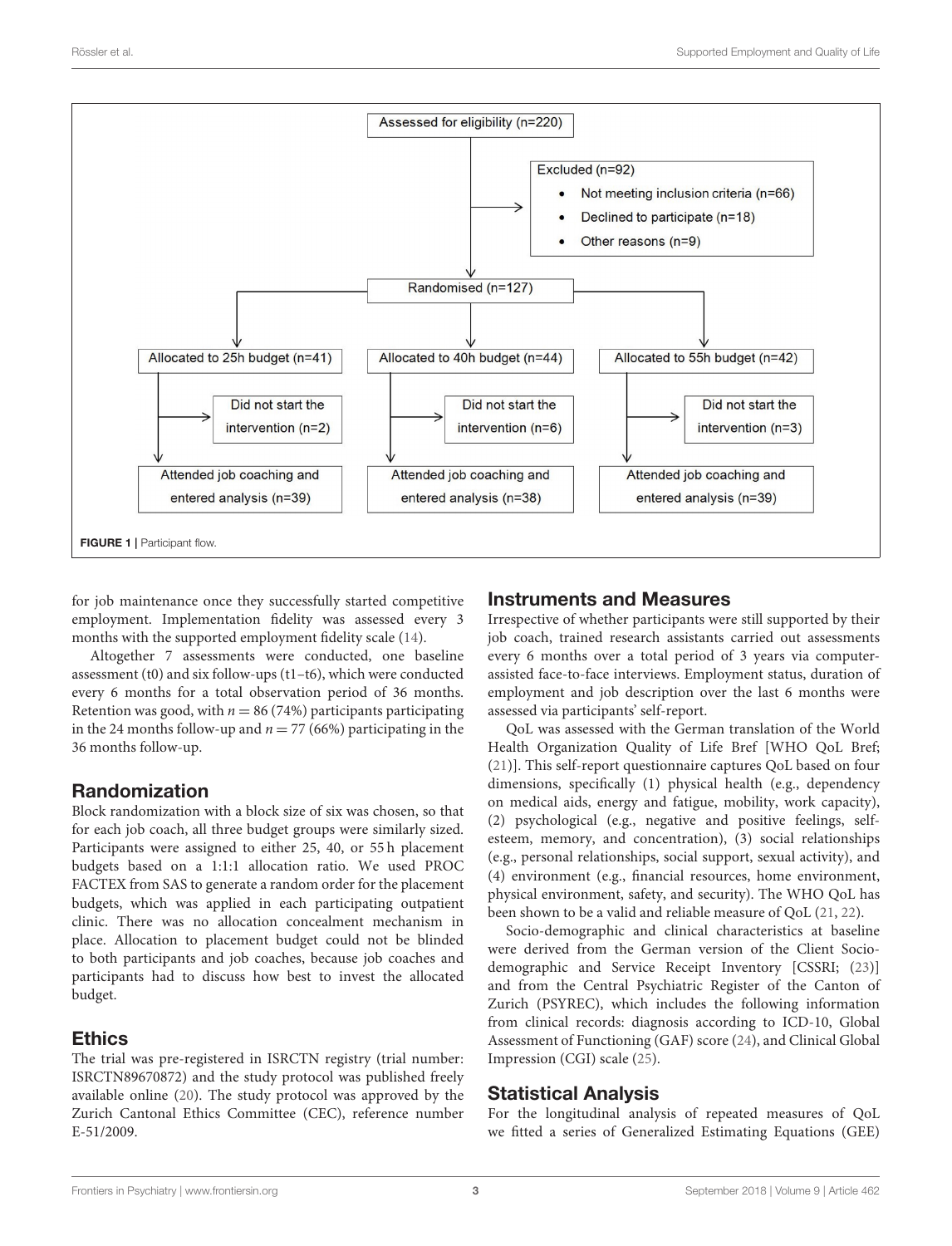Rössler et al. Supported Employment and Quality of Life

[\(26\)](#page-6-19), where QoL dimensions were included separately as the dependent variable. GEE models were introduced to fit regression analyses that account for within-subject correlation, which is an inherent part of longitudinal studies that rely on repeated outcome measures. The GEE approach uses weighted combinations between a predictor variable and repeated outcomes that account for varying observations, e.g., QoL being high or low, within a person across time. GEE use all available data and estimate missing values under the assumption of Missing Completely at Random (MCAR) [\(27\)](#page-6-20). Prerequisite to the application of GEE was therefore a thorough missing value analysis, which confirmed that QoL psychological, social relationships, and environment all met the criteria of MCAR according to Little's MCAR test (all  $p > 0.3$ ), whereas QoL physical health did not ( $X^2 = 100.8$ ,  $df = 77$ ,  $p = 0.036$ ). However, as there were only 23 (19.8%) missing values at 18 months follow-up, 30 (25.9%) at 24 months follow-up and 39 (33.9%) at 36 months follow-up out of a total sample size of  $n =$ 116, we determined that any bias due to violation of the MCAR assumption would be minor. Based on the probability density function of the QoL dimensions we applied normal distribution with identity link-function. The within-subject covariance was specified with the "unstructured" correlation type to avoid having any constraints on the covariance structure and a robust sandwich estimator was used to reduce the effects of outliers and influential observations. All analyses were conducted with SPSS version 24 for Windows.

### RESULTS

Socio-demographic and clinical characteristics of study participants according to randomly allocated placement budgets are indicated in **[Table 1](#page-3-0)**. Only F6 diagnosis differed significantly between groups, with a low frequency in the 25h group, intermediate frequency in the 40 h group, and a relatively high frequency in the 55 h group.

The association between QoL and placement budgets are shown in **[Table 2](#page-4-0)**. According to a series of GEE analyses conducted for each QoL dimension separately, placement budget was associated with no QoL dimension (all  $p > 0.3$ ). However, there was a significant effect for time on QoL environment (Wald  $X^2 = 14.922$ ,  $df = 5$ ,  $p = 0.011$ ), indicating that QoL environment increased steadily from t1 to t6 in the full sample.

A total of  $n = 46$  (39.7%) participants obtained a competitive employment in first job market. We therefore tested whether baseline QoL (t0) would relate to subsequent obtainment of a competitive employment based on a series of one-factorial ANOVA. Only baseline QoL environment differed significantly  $(F = 4.081, df = 1, p = 0.046)$  between those who later obtained a job and those who did not (job obtained:  $m = 3.71$ ,  $SD = 0.51$ ; no job: m = 3.51,  $SD = 0.51$ , Cohen's  $d = 0.39$ ). Since all jobs were obtained between months 1 and 23 (t1–t3), we used job obtainment (yes vs. no) as a predictor of QoL from month 24 to 36 (t4–t6), while controlling for temporal stability (assessment time t4–t6) and baseline QoL (t0). The results of these GEE analyses are reported in **[Table 3](#page-5-6)**. Obtaining a competitive job between t1 and t3 prospectively predicted QoL physical health  $(b = 0.39, p = 0.002, \text{ Cohen's } d = 0.50)$  and QoL psychological  $(b = 0.40, p < 0.001,$  Cohen's  $d = 0.47$  from t4 to t6. These associations were independent of baseline QoL and temporally stable, indicating that job-related gains in QoL were preserved over time. Adding baseline CGI scores to the model did not alter the results.

### **DISCUSSION**

QoL is an important outcome measure in the provision of mental health care. In this study, we examined how different placement budgets may affect QoL and whether obtaining a competitive employment had an effect on QoL. Our data revealed several interesting findings. First, changes in QoL over the total observation period of 36 months did not differ in relation to

<span id="page-3-0"></span>

| <b>TABLE 1</b>   Baseline characteristics across study groups. |                        |                         |                        |                                          |  |  |
|----------------------------------------------------------------|------------------------|-------------------------|------------------------|------------------------------------------|--|--|
|                                                                | 25h budget<br>$N = 39$ | 40 h budget<br>$N = 38$ | 55h budget<br>$N = 39$ | Statistical test of group<br>differences |  |  |
| <b>Continuous variables</b>                                    | Mean (SD)              | Mean (SD)               | Mean (SD)              |                                          |  |  |
| Age (in years)                                                 | 40.8 (10.4)            | 41.7 (10.4)             | 41.3 (10.7)            | $F = 0.06$ , df = 2; p = 0.943           |  |  |
| Education (in years)                                           | 11.8(3.5)              | 11.5(3.2)               | 10.9(2.3)              | $F = 0.91$ , df = 2; p = 0.404           |  |  |
| <b>GAF Score</b>                                               | 57.3 (10.5)            | 56.7 (11.7)             | 54.2 (13.79)           | $F = 0.73$ , df = 2; p = 0.486           |  |  |
| <b>CGI Score</b>                                               | 4.8(1.0)               | 4.7(1.4)                | 5.1(0.8)               | $F = 1.76$ , df = 2; $p = 0.176$         |  |  |
| <b>Categorical variables</b>                                   | N (%)                  | N(%)                    | N(%)                   |                                          |  |  |
| Female gender                                                  | 23 (59.0)              | 19(50.0)                | 17 (43.6)              | $X^2 = 1.86$ , df = 2; p = 0.394         |  |  |
| F1 diagnosis                                                   | 4(10.3)                | 3(7.9)                  | 5(12.8)                | $X^2 = 0.50$ , df = 2; p = 0.777         |  |  |
| F <sub>2</sub> diagnosis                                       | 3(7.7)                 | 4(10.5)                 | 4(10.3)                | $X^2 = 0.22$ , df = 2; p = 0.895         |  |  |
| F <sub>3</sub> diagnosis                                       | 22(56.4)               | 15 (39.5)               | 13 (33.3)              | $X^2 = 4.54$ , df = 2; p = 0.103         |  |  |
| F4 diagnosis                                                   | 8(20.5)                | 9(23.7)                 | 4(10.3)                | $X^2 = 2.57$ , df = 2; p = 0.277         |  |  |
| F6 diagnosis                                                   | 1(2.6)                 | 6(15.8)                 | 9(23.1)                | $X^2 = 7.09$ , df = 2; p = 0.029         |  |  |

GAF, Global Assessment of Functioning scale; CGI, Clinical Global Impressions scale; F1, Mental and behavioral disorders due to psychoactive substance use; F2, Schizophrenia, schizotypal, delusional, and other non-affective psychotic disorders; F3, Affective disorders; F4, Anxiety, dissociative, stress-related, somatoform and other non-psychotic mental disorders; F6, Disorders of adult personality and behavior.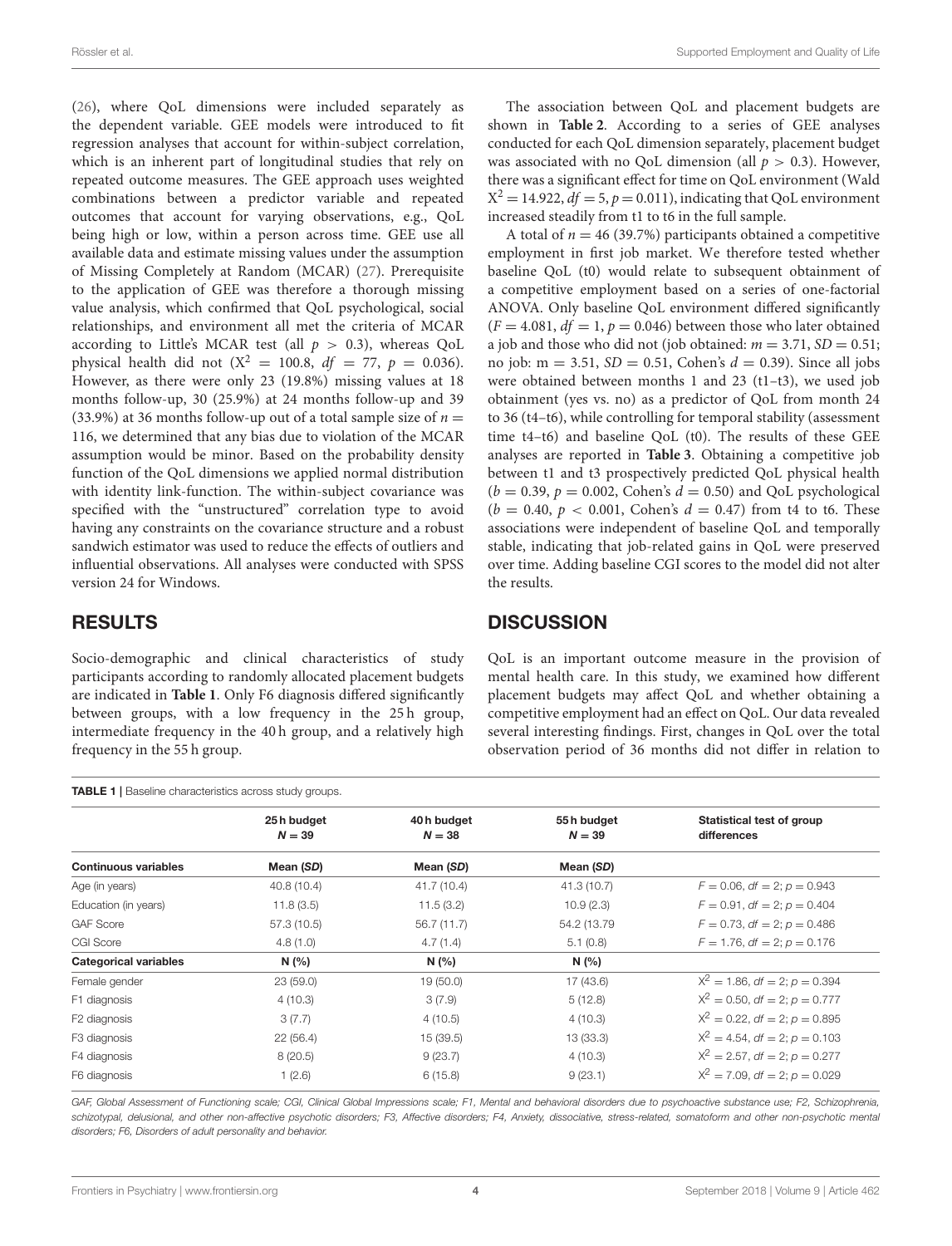| Time point     | <b>QoL</b> dimension | 25h budget | 40h budget | 55h budget | <b>Total</b> |
|----------------|----------------------|------------|------------|------------|--------------|
| Baseline (t0)  | Physical health      | 3.39(0.73) | 3.38(0.74) | 3.34(0.73) | 3.37(0.73)   |
|                | Psychological        | 2.98(0.78) | 3.03(0.74) | 3.00(0.82) | 3.00(0.77)   |
|                | Social relationships | 3.16(0.85) | 3.32(0.82) | 3.17(0.87) | 3.22(0.84)   |
|                | Environment          | 3.61(0.59) | 3.60(0.46) | 3.56(0.51) | 3.59(0.52)   |
| 6 months (t1)  | Physical health      | 3.53(0.79) | 3.38(0.80) | 3.50(0.76) | 3.47(0.78)   |
|                | Psychological        | 3.28(0.83) | 3.23(0.77) | 2.95(0.87) | 3.15(0.83)   |
|                | Social relationships | 3.49(0.59) | 3.31(0.85) | 3.29(0.88) | 3.36(0.79)   |
|                | Environment          | 3.64(0.54) | 3.74(0.53) | 3.59(0.47) | 3.66(0.51)   |
| 12 months (t2) | Physical health      | 3.58(0.91) | 3.50(0.70) | 3.51(0.67) | 3.53(0.76)   |
|                | Psychological        | 3.51(0.87) | 3.27(0.65) | 3.13(0.73) | 3.31(0.77)   |
|                | Social relationships | 3.47(0.86) | 3.51(0.78) | 3.42(0.74) | 3.47(0.79)   |
|                | Environment          | 3.75(0.62) | 3.74(0.48) | 3.67(0.53) | 3.72(0.54)   |
| 18 months (t3) | Physical health      | 3.65(0.89) | 3.73(0.70) | 3.41(0.84) | 3.59(0.81)   |
|                | Psychological        | 3.45(0.96) | 3.39(0.67) | 3.21(0.85) | 3.35(0.83)   |
|                | Social relationships | 3.52(0.90) | 3.38(0.78) | 3.37(0.93) | 3.42(0.87)   |
|                | Environment          | 3.80(0.56) | 3.74(0.46) | 3.70(0.50) | 3.75(0.50)   |
| 24 months (t4) | Physical health      | 3.59(0.97) | 3.65(0.52) | 3.56(0.68) | 3.60(0.74)   |
|                | Psychological        | 3.53(0.91) | 3.47(0.63) | 3.27(0.84) | 3.42(0.80)   |
|                | Social relationships | 3.52(0.95) | 3.56(0.75) | 3.46(0.74) | 3.51(0.81)   |
|                | Environment          | 3.87(0.62) | 3.77(0.40) | 3.71(0.54) | 3.78(0.53)   |
| 30 months (t5) | Physical health      | 3.74(0.81) | 3.66(0.70) | 3.41(0.84) | 3.61(0.78)   |
|                | Psychological        | 3.55(1.00) | 3.44(0.77) | 3.23(0.97) | 3.41(0.92)   |
|                | Social relationships | 3.55(0.94) | 3.50(0.78) | 3.46(0.80) | 3.50(0.83)   |
|                | Environment          | 3.88(0.70) | 3.91(0.57) | 3.81(0.49) | 3.87(0.59)   |
| 36 months (t6) | Physical health      | 3.72(0.85) | 3.71(0.75) | 3.43(0.71) | 3.59(0.81)   |
|                | Psychological        | 3.71(0.75) | 3.38(0.64) | 3.32(1.07) | 3.47(0.84)   |
|                | Social relationships | 3.43(0.71) | 3.34(0.77) | 3.44(0.89) | 3.40(0.78)   |
|                | Environment          | 3.86(0.57) | 3.85(0.45) | 3.88(0.52) | 3.86(0.51)   |

<span id="page-4-0"></span>TABLE 2 | Randomly allocated placement budgets in association with repeated measures of QoL.

Results are indicated with mean scores and standard deviations (in brackets).

smaller or larger placement budgets, but overall it was found that QoL environment increased over time. Second, baseline scores in QoL environment weakly predicted subsequent obtainment of a competitive employment. Third, patients who obtained a competitive employment, compared to patients who did not, showed subsequent increases in QoL physical health and QoL psychological that were independent of baseline QoL scores and which persisted over time.

Thus, the fact that there is a placement budget randomly allocated to each participant does not result in an improvement or a deterioration of the participants' QoL. In fact, critics of such placement budgets would rather argue that a restricted provision of care time would place an undue pressure and stress on participants and rather deteriorate than improve their overall situation. But this is not the case even for the smallest placement budget. On the contrary, over six assessment points there is an improvement of the participants' QoL. It seems that entering such a SE program gives increasingly hope to the participants, as "hope" is a strong force in the rehabilitation process [\(1,](#page-5-0) [18\)](#page-6-11).

QoL environment baseline values predicted weakly whether an individual obtains an employment. This does not really come as a surprise as individuals whose environmental resources are better, also have better chances on the labor market. Interestingly, the other QoL dimensions did not significantly predict successful employment. These findings suggest that with appropriate support and motivation most patients could overcome initial

deficits in QoL dimensions such as physical health, psychological resources, and social relationships.

And finally, it is important to note that individuals obtaining an employment, experience a persistent improvement of their psychological and physical QoL compared to those who did not. This is a strong argument for the integration of persons with mental illness into society, i.e., not to separate and care for them in traditional specialized services as we do today in sheltered workshops. This is particularly relevant in the light of their young age and the chronic character of the disorders they suffer from. An alternative explanation would be that receiving support from a trained job coach improves QoL rather than the competitive employment. More likely, however, is an interaction between the effects of receiving support and having a competitive employment. In future research it would thus be worthwhile to focus on the different mechanisms that may account for an association between employment and QoL (e.g., autonomy, empowerment, self-esteem, interpersonal contact).

### Strengths and Limitations

The present work offers several strengths, such as thorough randomization to different placement budgets, repeated assessment of QoL, a work outcome which exceeds the minimum time of employment compared to most other studies in the field, and a long-term follow-up with high retention rate. However, we also acknowledge the following two limitations. First, and most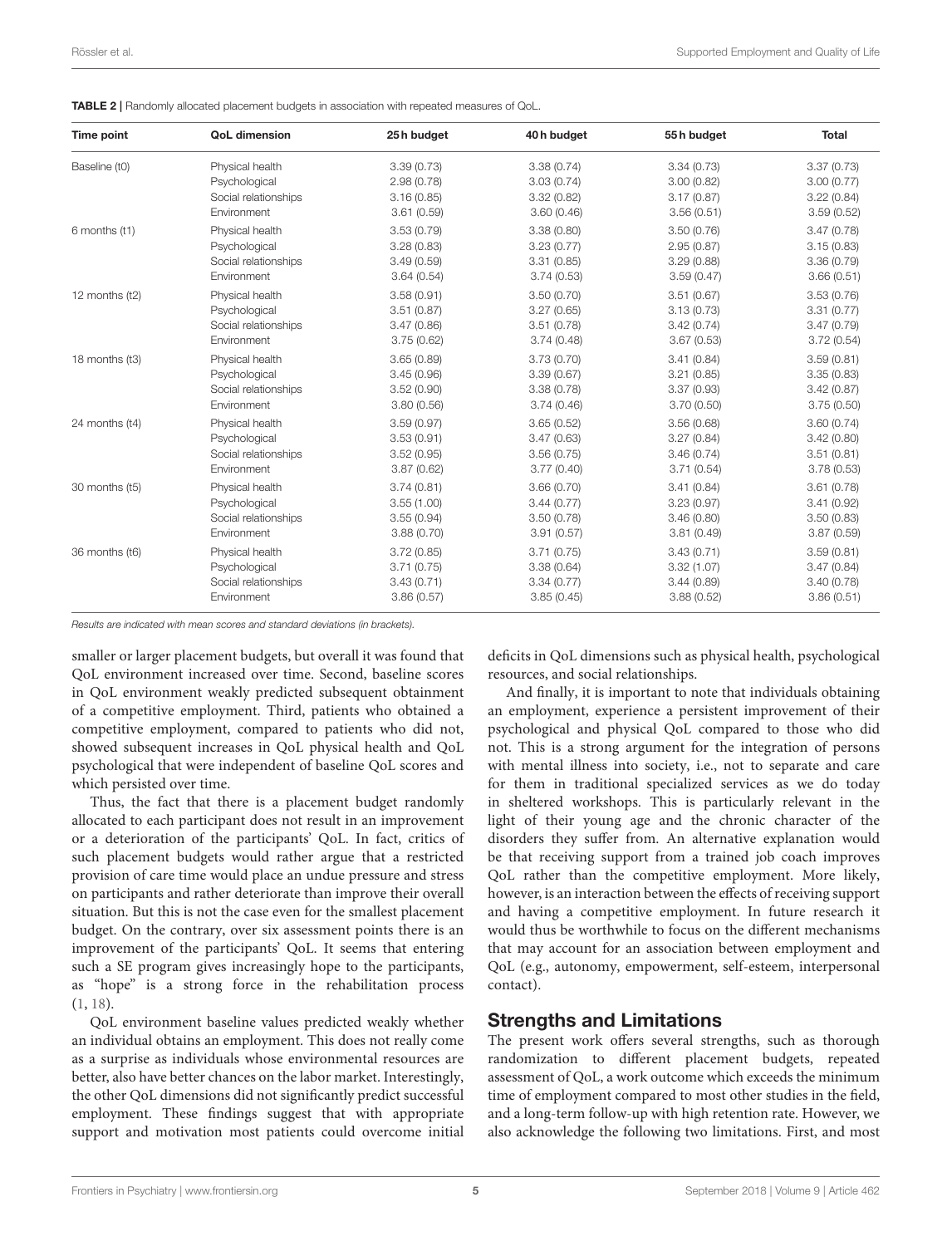<span id="page-5-6"></span>TABLE 3 | Prospective effect of obtaining a competitive job on subsequent QoL, controlling for temporal stability and baseline QoL.

| <b>QoL</b> dimension | Predictor                   |                                                    | QoL t4 through t6                                              |                |  |
|----------------------|-----------------------------|----------------------------------------------------|----------------------------------------------------------------|----------------|--|
|                      |                             |                                                    | B (95% CI)                                                     | P              |  |
| Physical health      | Competitive job             | Yes<br>No                                          | 0.39(0.15; 0.63)<br>Reference                                  | 0.002          |  |
|                      | Time point                  | T <sub>6</sub><br>T <sub>5</sub><br>T <sub>4</sub> | $-0.02$ ( $-0.14$ ; 0.10)<br>$0.02$ (-0.09; 0.13)<br>Reference | 0.746<br>0.727 |  |
|                      | Physical health at baseline |                                                    | 0.48(0.32; 0.64)                                               | < 0.001        |  |
| Psychological        | Competitive job             | Yes<br>No                                          | 0.40(0.17; 0.62)<br>Reference                                  | < 0.001        |  |
|                      | Time point                  | T <sub>6</sub><br>T <sub>5</sub><br><b>T4</b>      | $(-0.11; 0.12)$<br>$(-0.11; 0.11)$<br>Reference                | 0.933<br>0.962 |  |
|                      | Psychological at baseline   |                                                    | 0.70(0.57; 0.83)                                               | < 0.001        |  |
| Social relationships | Competitive job             | Yes<br><b>No</b>                                   | $0.23 (-0.02; 0.48)$<br>Reference                              | 0.067          |  |
|                      | Time point                  | T <sub>6</sub><br>T <sub>5</sub><br><b>T4</b>      | $-0.10$ ( $-0.27$ ; 0.07)<br>$0.05 (-0.09; 0.19)$<br>Reference | 0.253<br>0.485 |  |
|                      | Physical health at baseline |                                                    | 0.47(0.29; 0.65)                                               | < 0.001        |  |
| Environment          | Competitive job             | Yes<br>No                                          | $0.15 (-0.01; 0.31)$<br>Reference                              | 0.060          |  |
|                      | Time point                  | T <sub>6</sub><br>T <sub>5</sub><br>T <sub>4</sub> | $0.09 (-0.01; 0.20)$<br>$0.09 (-0.01; 0.18)$<br>Reference      | 0.089<br>0.064 |  |
|                      | Physical health at baseline |                                                    | 0.42(0.23; 0.61)                                               | < 0.001        |  |

importantly, QoL relied on self-report and might be influenced by experienced acute distress and psychopathological symptoms. As a result, changes in QoL scores do not necessarily reflect true change in QoL. An alternative explanation would be that changes merely reflect an altered subjective perception of one's QoL. These findings thus require replication with objective indicators of QoL. Second, owing to small number of participants, the representativity of the sample is uncertain. This may also restrict the generalizability of our findings to some unknown degree.

### **CONCLUSION**

Successfully obtaining competitive employment through SE appears to significantly improve patient's QoL, even when

### **REFERENCES**

- <span id="page-5-0"></span>1. Rossler W. Psychiatric rehabilitation today: an overview. World Psychiatry (2006) 5:151–7.
- <span id="page-5-1"></span>2. Kessler RC, Angermeyer M, Anthony JC, De Graaf R, Demyttenaere K, Gasquet I, et al. Lifetime prevalence and age-of-onset distributions of mental disorders in the World Health Organization's World Mental Health Survey Initiative. World Psychiatry (2007) 6:168–76.
- <span id="page-5-2"></span>3. Gureje O, Herrman H, Harvey C, Morgan V, Jablensky A. The Australian National Survey of Psychotic Disorders: profile of psychosocial disability and its risk factors. Psychol Med. (2002) 32:639–47. doi: [10.1017/S0033291702005627](https://doi.org/10.1017/S0033291702005627)

placement budgets are restricted. SE therefore is a useful and cost-effective intervention [\(28\)](#page-6-21) that may benefit people with severe mental disorders in the long run. More research is required to determine causal mechanisms that are involved.

### AUTHOR CONTRIBUTIONS

WR and MH took responsibility for the statistical analyses and drafted and revised the manuscript. CN and WK took responsibility for the study design, supervised the assessments, and substantially contributed to drafting and critical revision of the manuscript. HH and NR took responsibility for special assessments and substantially contributed to drafting and critical revision of the manuscript.

- <span id="page-5-3"></span>4. Marwaha S, Johnson S, Bebbington P, Stafford M, Angermeyer MC, Brugha T, et al. Rates and correlates of employment in people with schizophrenia in the UK, France and Germany. Br J Psychiatry (2007) 191:30-7. doi: [10.1192/bjp.bp.105.020982](https://doi.org/10.1192/bjp.bp.105.020982)
- <span id="page-5-4"></span>5. Saveanu R, Etkin A, Duchemin AM, Goldstein-Piekarski A, Gyurak A, Debattista C, et al. The international Study to Predict Optimized Treatment in Depression (iSPOT-D): outcomes from the acute phase of antidepressant treatment. J Psychiatr Res. (2015) 61:1–12. doi: [10.1016/j.jpsychires.2014.12.018](https://doi.org/10.1016/j.jpsychires.2014.12.018)
- <span id="page-5-5"></span>6. Trivedi MH, Rush AJ, Wisniewski SR, Nierenberg AA, Warden D, Ritz L, et al. Evaluation of outcomes with citalopram for depression using measurement-based care in STAR∗D: implications for clinical